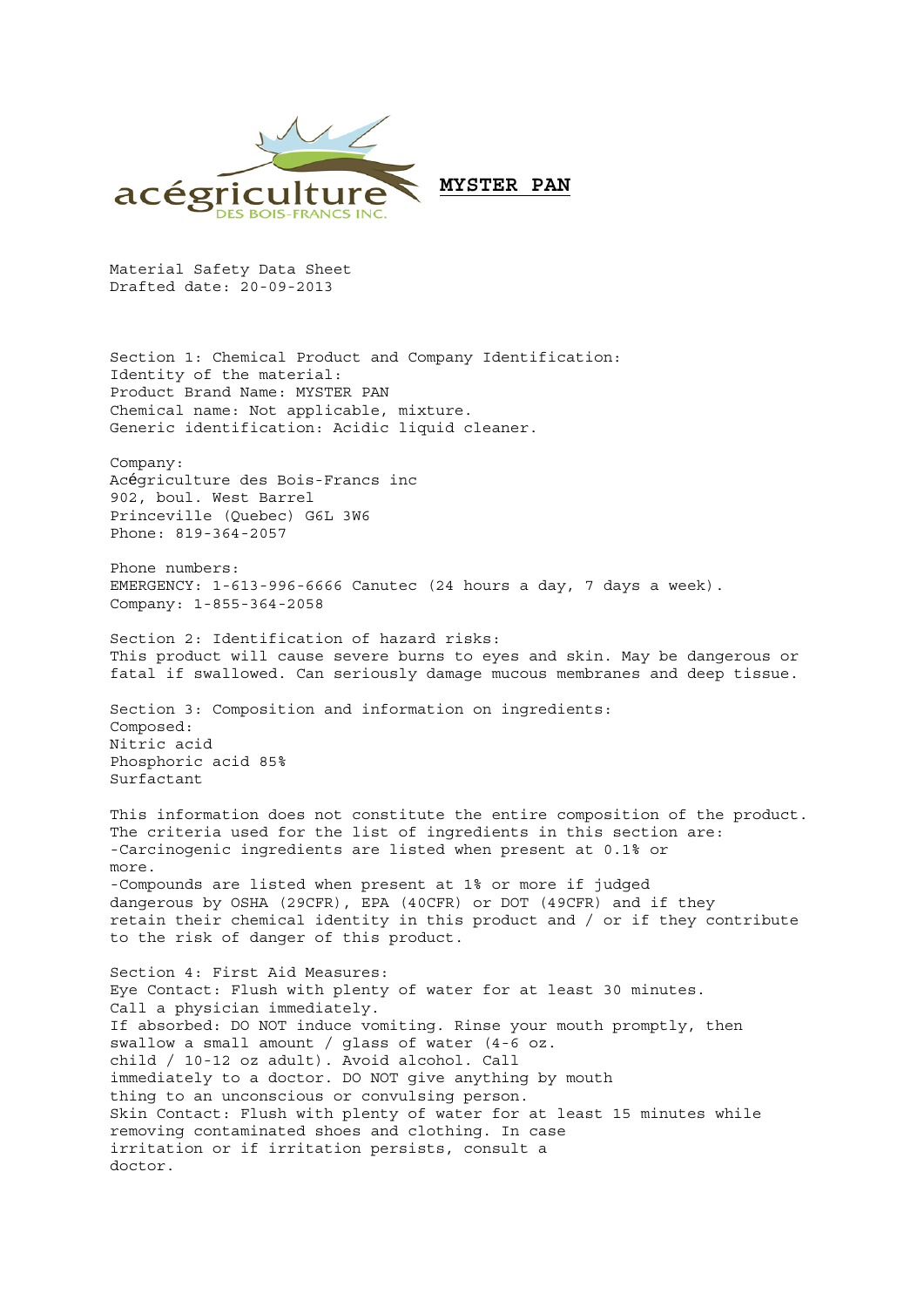TO OBTAIN HELP IN A MEDICAL EMERGENCY (24 hours a day, 7 days a week), CALL: 1-855-364-2058 Canutec

Section 5: Fire extinguishing measures: Boiling point (Test method): Not applicable. Flammability limits: Upper-not applicable; Lower-not applicable. Extinguishing Media: Use the media appropriate for the material on site. Special fire-fighting measures: If there is a risk of exposure, wear protective clothing and self-contained breathing apparatus. Unusual Fire and Explosion Hazards: None known.

Section 6: Procedures to follow in the event of an accident: In the event of a spill: Keep spilled material away from sewers and open water tables. Small spills: Vacuum or mop then rinse the spilled part with water. Large spills: Dike and contain the spill using material interest (sand, earth, etc.). Transfer liquids and solids to separate containers for recovery or waste disposal. Waste disposal method: See section 13.

Section 7: Handling and Storage: Handling: Observe safety and hygiene measures Industrial (see section 8). Storage: Store this product in a cool, dry place, away from direct sunlight and heat to prevent deterioration. If the product freezes, separation may occur. Thaw product completely and mix well before using. Tightly seal containers to prevent contamination of this product. NOTE: Emptied containers may contain product residue, you should therefore observe all precautionary measures on this MSDS.

Section 8: Exposure controls / Personal protection: These recommendations are a general guide for handling this product. Materials handling methods and workplaces vary; users of this product should therefore implement their security measures. Consult with the product manufacturer or supplier of your safety equipment to determine the type of equipment you need for your use / application of this product. Exposure guidelines: Exposure limits for this product: None have been established. Exposure limits for compounds in this product: Citric acid: OSHA PEL: 5mg / m3, TWA ACGIH TLV: 5mg / m3, TWA ACGIH TLV: 10mg / m3, STEL Phosphoric acid: OSHA PEL: 1mg / m3, TWA ACGIH TLV: 1mg / m3, TWA ACGIH TLV: 3mg / m3, STEL Eye protection: Safety glasses or protective face mask if it is there is a risk of exposure. Skin protection: Gloves and protective clothing / equipment as needed to prevent contact. You need to consider durability and resistance to permeability. Respiratory protection: Use a NIOSH / MSHA approved protective breathing apparatus according to current or potential concentrations in the air. Consult the previous paragraph concerning exposure limits.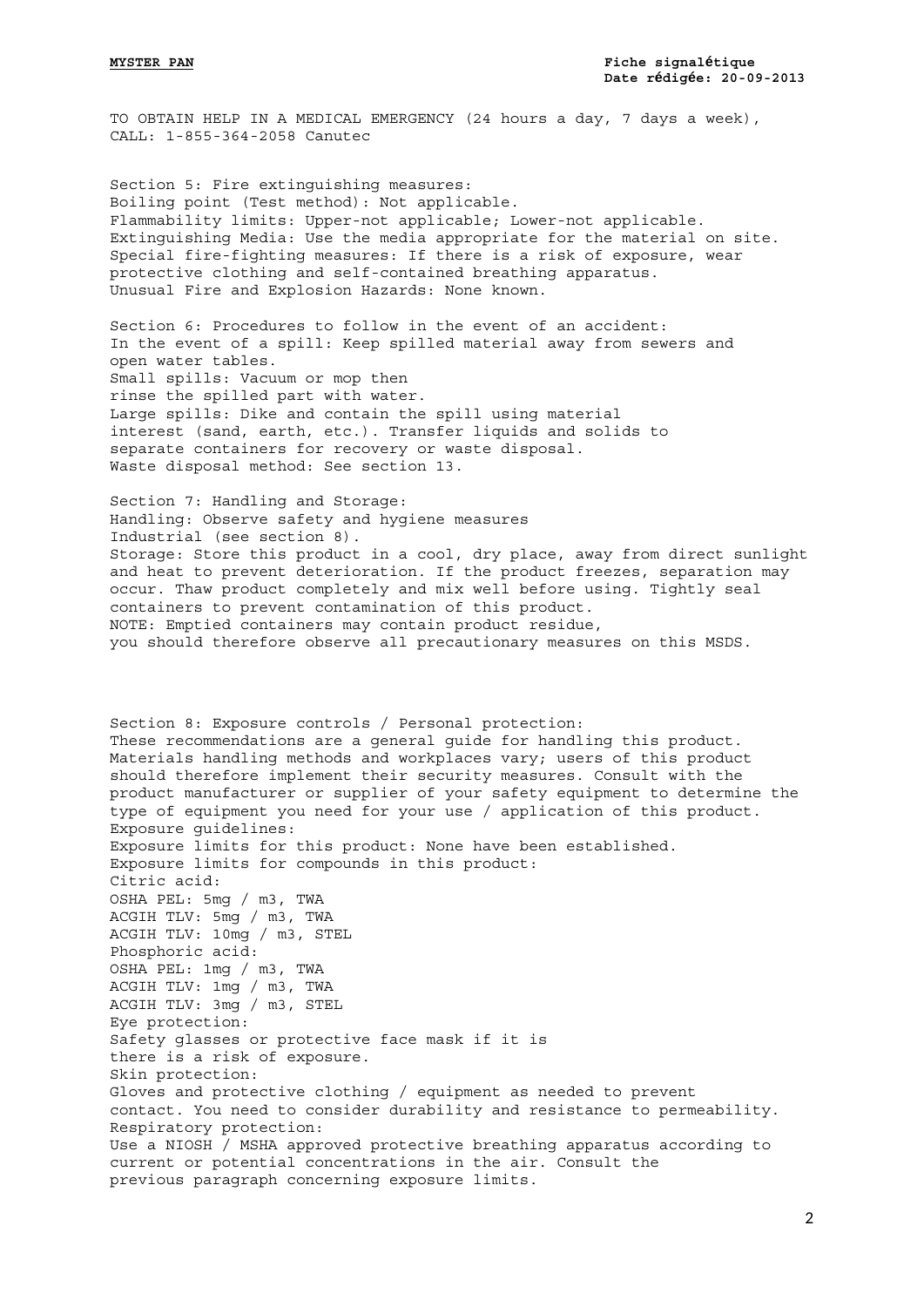Aeration: Use local ventilation methods or any other device designed to keep air levels below recommended exposure limits

Section 9: Physical and chemical characteristics: Appearance: Transparent green liquid. Odor: Slightly acidic. pH: 1.5 ((1% solution). Viscosity at 25 ° C: None established. Specific gravity at 25  $^{\circ}$  C (water = 1): 1.4 Density (powder products): Not applicable. Solubility in water: Complete at recommended dilution rates. Percent volatility by weight: None established. Boiling point: None established. Evaporation rate (butyl acetate = 1): None established. Vapor pressure (mm Hg.): None established.

construed as a guaranteed analysis for any specific lot or as an engineering charge for the product.

Note: The above specifications represent typical values and should not be

Section 10: Stability and Reactivity: Stability: Stable. Hazardous Polymerization: Will not occur. Incompatibility: May react strongly with combustible or easily oxidizable materials, organic solvents, metal powders, carbides, cyanides, sulfides, alkalis, and chlorinated products. Hazardous Decomposition Products: Toxic oxides of nitrogen.

Section 11: Toxicological Information: No studies have been performed on this material.

Section 12: Ecological Information: No studies have been performed on this material.

Section 13: Waste Disposal Information: Remove to waste in accordance with all applicable laws and regulations. Consult with the appropriate regulatory officials to determine the correct classification of wastes.

Section 14: Transportation Information: US Department of Transportation (DOT) regulations (49CFR): Hazard category: 8, Corrosive. Shipping name: 8UN3264, Corrosive Liquid, Acidic, Inorganic, N.O.S, (Nitric Acid, Phosphoric Acid), 8, PGII. Reportable quantity (RQ): For Nitric Acid compounds, the RQ is 1000 pounds. For Phosphoric Acid compounds, the RQ is 5,000 pounds. Canadian Transportation of Dangerous Goods (TDG) Regulations: Same as US DOT regulations above. International Maritime Dangerous Goods Regulations (IMDG): Same as US DOT regulations above. International Air Transport Association (IATA) Dangerous Goods Regulations: Same as US DOT regulations above.